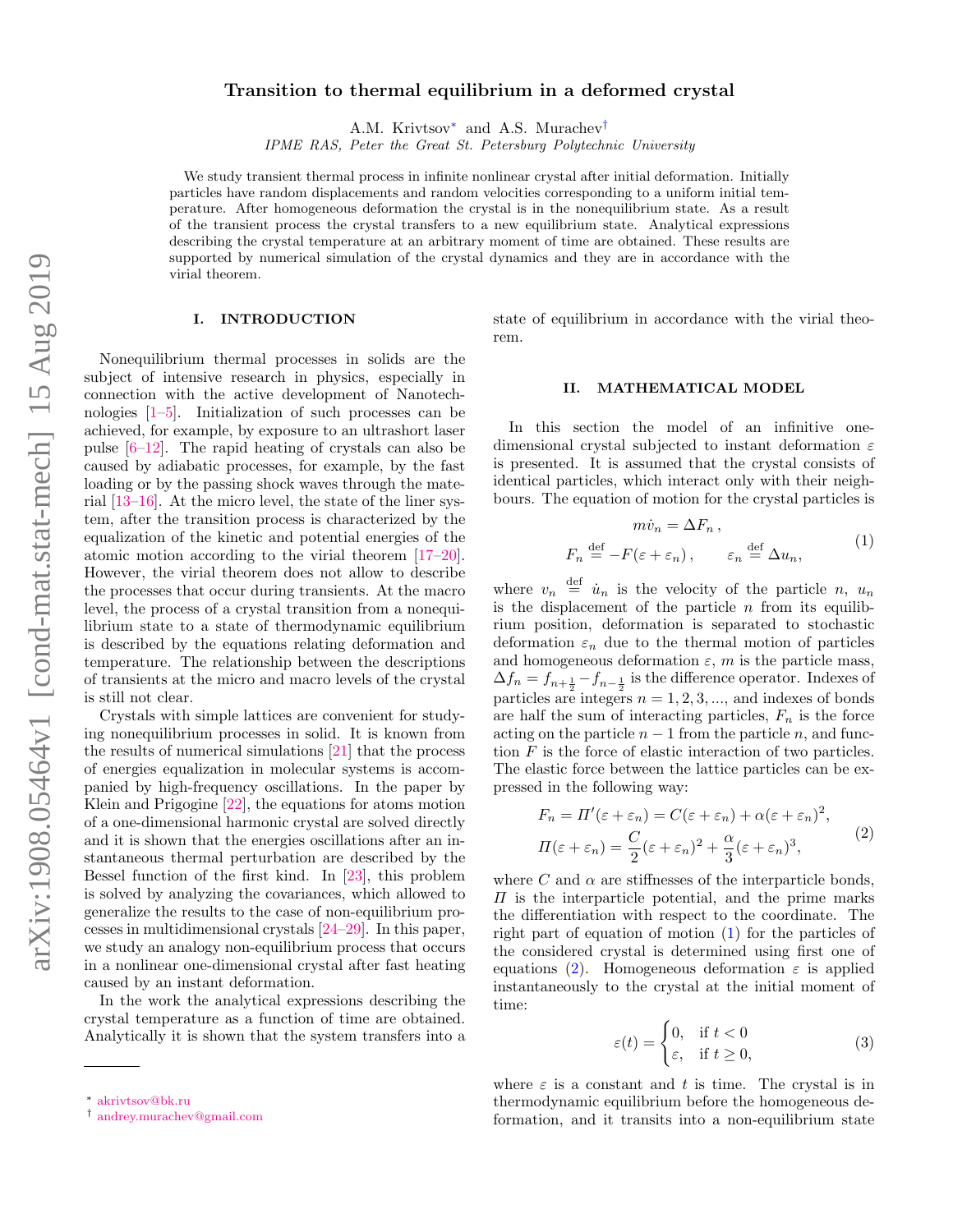after applying homogeneous deformation  $\varepsilon$  [\(3\)](#page-0-4). After the transition process is completed the crystal is in equilibrium state again. The following sections provide an analytical description of this process.

# III. STATISTICAL CHARACTERISTICS

The total energy of this system is the sum of kinetic and potential energies. To describe the statistical characteristics of the system, mathematical expectations of the corresponding energy quantities are introduced:

<span id="page-1-10"></span>
$$
K \stackrel{\text{def}}{=} \frac{1}{2} m \langle v_n^2 \rangle, \qquad U(\varepsilon + \varepsilon_n) \stackrel{\text{def}}{=} \langle \Pi(\varepsilon + \varepsilon_n) \rangle,
$$
  

$$
E \stackrel{\text{def}}{=} K + U, \qquad T \stackrel{\text{def}}{=} \frac{2K}{k_B},
$$
 (4)

where  $\langle \ldots \rangle$  is the operator of the mathematical expectation,  $k_B$  is the Boltzmann constant, T is the kinetic temperature,  $K$ ,  $U$ , and  $E$  are mathematical expectations of the kinetic, potential, and total energies respectively. Since only the mathematical expectations of energies are considered, the words "mathematical expectation" are omitted below.

The virial theorem [\[17,](#page-4-3) [18\]](#page-4-10) allows to link the kinetic energy in the equilibrium state and the macroscale deformation through the following relation (see Appendix  $\bf{A}$ ):

<span id="page-1-0"></span>
$$
K = -\frac{1}{2} \langle \varepsilon_n F_n \rangle.
$$
 (5)

The next section gives expressions for the kinetic temperature of the crystal before and after the instantaneous deformation.

# IV. CRYSTAL IN THE THERMODYNAMIC EQUILIBRIUM

### A. Crystal before loading

For  $t < 0$  homogeneous deformation  $\varepsilon$  is equal to zero [\(3\)](#page-0-4). In this case the energies are

$$
K = \frac{1}{2}m\langle v_n^2 \rangle, \qquad U = \frac{C}{2}\langle \varepsilon_n^2 \rangle + \frac{\alpha}{3}\langle \varepsilon_n^3 \rangle, E = K + U,
$$
 (6)

and the crystal is assumed to be in thermodynamic equilibrium. According to virial relation [\(5\)](#page-1-0) the following expression holds:

<span id="page-1-1"></span>
$$
\frac{1}{2}m\langle v_n^2 \rangle = -\frac{1}{2}\langle \varepsilon_n F_n \rangle = \frac{C}{2}\langle \varepsilon_n^2 \rangle + \frac{\alpha}{3}\langle \varepsilon_n^3 \rangle. \tag{7}
$$

Term  $\alpha \langle \varepsilon_n^3 \rangle / 3$  of equation [\(7\)](#page-1-1) is assumed to be small and then the kinetic temperature of the crystal before loading is

<span id="page-1-3"></span>
$$
T_0 = \frac{m}{k_B} \langle v_n^2 \rangle = \frac{C}{k_B} \langle \varepsilon_n^2 \rangle.
$$
 (8)

## B. Crystal after loading

For  $t \geq 0$  homogeneous deformation  $\varepsilon$  is a nonzero constant. Then for the kinetic and potential energies of the crystal the following expressions are satisfied:

<span id="page-1-2"></span>
$$
K = \frac{1}{2}m\langle v_n^2 \rangle, \qquad U = \Pi(\varepsilon) + U_T,
$$
  
\n
$$
U_T = \frac{1}{2} (C + 2\alpha\varepsilon) \langle \varepsilon_n^2 \rangle + \frac{1}{3} \alpha \langle \varepsilon_n^3 \rangle,
$$
\n(9)

where  $U_T$  is the thermal part of the potential energy. In order to obtain formula [\(9\)](#page-1-2) relation  $\langle \varepsilon_n \rangle = 0$  is taken into account. Note that at the moment of loading  $t = 0$ , kinetic energy  $K$  does not change, however, a jump of potential energy  $U$  is realized due to the homogeneous deformation. Let us introduce thermal energy  $E_T$  and thermal Lagrangian  $L_T$ :

$$
E_T \stackrel{\text{def}}{=} K + U_T, \qquad L_T \stackrel{\text{def}}{=} K - U_T. \tag{10}
$$

<span id="page-1-5"></span>Note that thermal energy  $E_T$  is constant in the transient process

<span id="page-1-9"></span>
$$
E_T = E_T|_{t=0}.
$$
\n<sup>(11)</sup>

According to equation [\(8\)](#page-1-3) the expression

<span id="page-1-4"></span>
$$
\frac{m}{k_B} \langle v_n^2 \rangle = \frac{C}{k_B} \langle \varepsilon_n^2 \rangle = T_0,
$$
\n(12)

is performed for initial moment of time. The energy initial conditions are obtained by substituting [\(12\)](#page-1-4) to [\(9\)](#page-1-2)-[\(10\)](#page-1-5) and omitting the term  $\alpha \langle \varepsilon_n^3 \rangle /3$ :

<span id="page-1-7"></span>
$$
E_T|_{t=0} = T_0 k_B \left(1 + \frac{\alpha \varepsilon}{C}\right), \qquad L_T|_{t=0} = -\frac{\varepsilon k_B \alpha}{C} T_0.
$$
\n(13)

Using the virial theorem [\[17,](#page-4-3) [18\]](#page-4-10) let us find the crystal kinetic temperature after the transition process for  $t \to \infty$ . The kinetic energy can be found using relations [\(2\)](#page-0-3) and [\(5\)](#page-1-0) and by omitting the term proportional to  $\langle \varepsilon_n^3 \rangle$ :

<span id="page-1-6"></span>
$$
K = \frac{1}{2}(C + 2\alpha\varepsilon)\langle \varepsilon_n^2 \rangle.
$$
 (14)

Substitution expressions for  $K(14)$  $K(14)$  and for  $U_T(9)$  $U_T(9)$  to the first one of formulas [\(10\)](#page-1-5) gives us the following formula for the thermal energy:

<span id="page-1-8"></span>
$$
E_T = (C + 2\alpha \varepsilon) \langle \varepsilon_n^2 \rangle. \tag{15}
$$

From equations  $(13)$  and  $(15)$  and relation  $(11)$  the following identity is obtained:

<span id="page-1-11"></span>
$$
E_T = (C + 2\alpha \varepsilon) \langle \varepsilon_n^2 \rangle = T_0 k_B \left( 1 + \frac{\alpha \varepsilon}{C} \right). \tag{16}
$$

Let us note that equation [\(15\)](#page-1-8) is doubled the kinetic energy [\(14\)](#page-1-6) which is associated with the temperature by the last one of relations  $(4)$ . Thus, from equation  $(16)$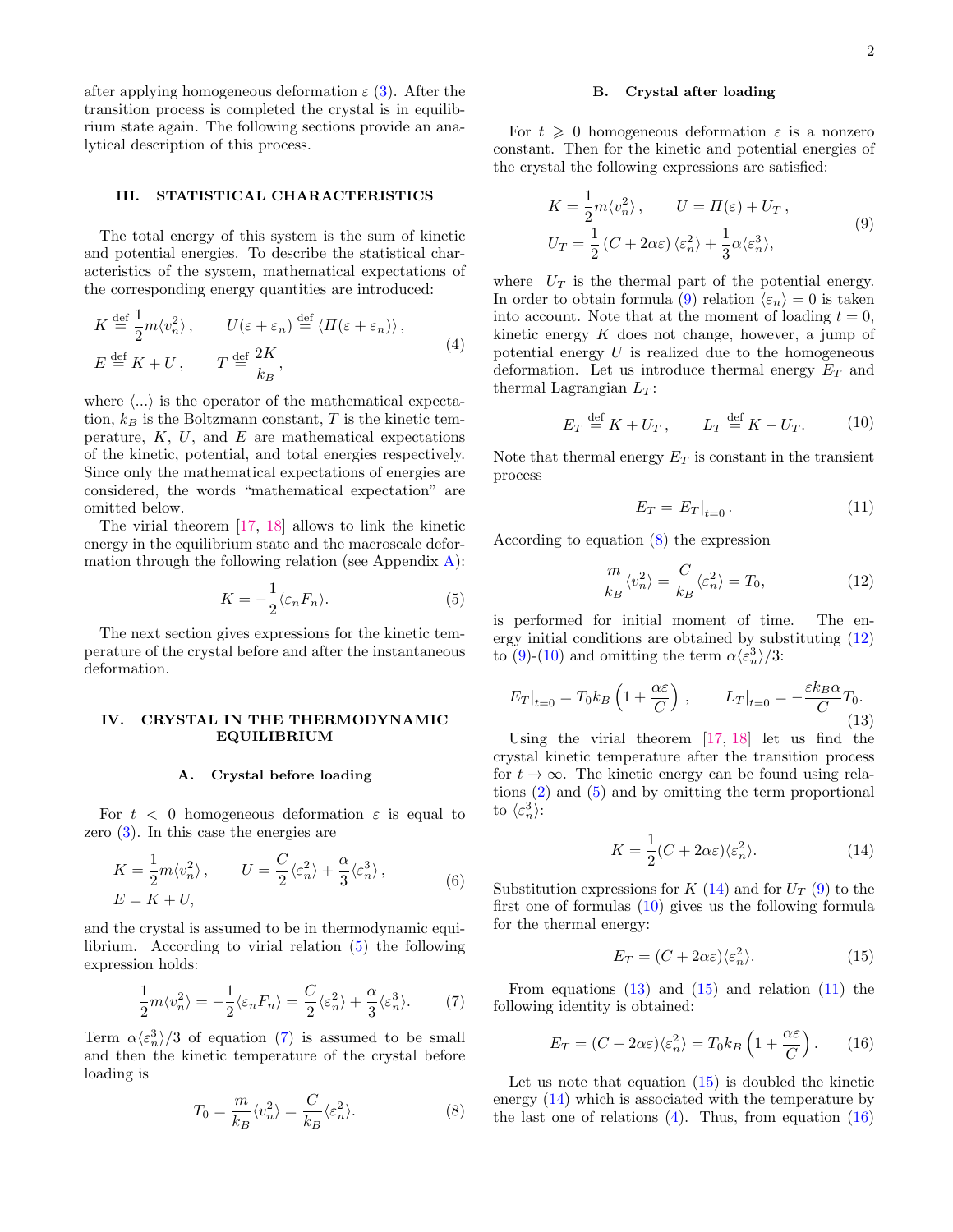we obtain the crystal temperature after the completion of the transition process:

<span id="page-2-0"></span>
$$
T|_{t \to \infty} = T_0 \left( 1 + \frac{\alpha \varepsilon}{C} \right). \tag{17}
$$

From expression [\(17\)](#page-2-0) follows that the change in kinetic temperature  $T$  in a first approximation is proportional to deformation  $\varepsilon$ . In the next section we obtain an expression for temperature as function of time.

# V. DYNAMIC OF THE TRANSITION PROCESS

Substituting expression  $(2)$  into  $(1)$  we obtain the following equation of motion:

<span id="page-2-1"></span>
$$
m\dot{v}_n = C\Delta\varepsilon_n + 2\alpha\varepsilon\Delta\varepsilon_n + \alpha\Delta\varepsilon_n^2, \qquad \dot{\varepsilon}_n = \Delta v_n. \tag{18}
$$

Term  $\alpha \Delta \varepsilon_n^2$  is negligibly small in the case of small deformation. Thus equations [\(18\)](#page-2-1) become linear:

<span id="page-2-2"></span>
$$
\dot{v}_n = \omega_e^2 \Delta \varepsilon_n \,, \qquad \dot{\varepsilon}_n = \Delta v_n, \tag{19}
$$

where  $\omega_e = \sqrt{(C + 2\alpha \varepsilon)/m}$  is the frequency of particle oscillation. The initial conditions for system [\(19\)](#page-2-2) are determined by equation [\(12\)](#page-1-4):

<span id="page-2-3"></span>
$$
v_n|_{t=0} = \sqrt{\frac{k_B T_0}{m}} \rho_n, \qquad \varepsilon_n|_{t=0} = \sqrt{\frac{k_B T_0}{C}} \varrho_n,
$$
\n(20)

where  $\rho_n$  and  $\rho_n$  are independent random numbers with zero mathematical expectation and unit variance. The initial problem  $(19)-(20)$  $(19)-(20)$  $(19)-(20)$  describes the stochastic dynamics of the crystal particles. The kinetic temperature of the crystal can be found from analysis of statistic characteristics dynamics. Let us consider the particle velocities covariance  $\kappa_k$  and the bond deformations covariance  $\mu_k$  [\[23,](#page-4-7) [26,](#page-4-11) [30\]](#page-4-12):

$$
\kappa_k = \langle v_n v_{n+k} \rangle, \qquad \mu_k = \langle \varepsilon_n \varepsilon_{n+k} \rangle. \tag{21}
$$

Following [\[23\]](#page-4-7) these covariances allow us to define generalized kinetic  $K_k$  and potential  $U_k$  energies and generalized Lagrangian  $\mathcal{L}_k$ :

<span id="page-2-4"></span>
$$
K_k = \frac{1}{2} m \kappa_k, \qquad U_k = \frac{1}{2} m \omega_e^2 \mu_k, \qquad \mathcal{L}_k = K_k - U_k.
$$
\n(22)

Differentiation of energies  $(22)$  leads to the initial problem for the generalized Lagrangian [\[23\]](#page-4-7):

<span id="page-2-5"></span>
$$
\ddot{\mathcal{L}}_k = 4\omega_e^2 (\mathcal{L}_{k-1} - 2\mathcal{L}_k + \mathcal{L}_{k+1}),
$$
  
\n
$$
t = 0: \quad \mathcal{L}_k = -\frac{T_0 k_B \varepsilon \alpha}{C} \delta_k, \qquad \dot{\mathcal{L}}_k = 0,
$$
\n(23)

where  $\delta_k$  is the Kronecker symbol:  $\delta_k = 1$  for  $k = 0$ and  $\delta_k = 0$  otherwise. The solution of an initial problem similar to [\(23\)](#page-2-5) is obtained in [\[23\]](#page-4-7). According to that

solution, generalized Lagrangian oscillates with a monotonically decreasing amplitude:

<span id="page-2-7"></span>
$$
\mathcal{L}_k = -\frac{T_0 k_B \varepsilon \alpha}{C} J_{2k}(4\omega_e t),\tag{24}
$$

where  $J_k(x)$  is the Bessel function of k-th order [\[31\]](#page-4-13).

Note, that kinetic energy  $K$  and thermal part of the potential energy  $U_T$  are equal to the generalized kinetic and potential energies with zero indexes. Therefore, from formulas  $(10)$  and  $(22)$  the equality of thermal Lagrangian  $L_T$  and generalized Lagrangian  $\mathcal{L}_k$  with zero index is obtained:

<span id="page-2-6"></span>
$$
L_T = \mathcal{L}_0. \tag{25}
$$

After solving equation  $(23)$  temperature T can be expressed through thermal energy  $E_T$  [\(11\)](#page-1-9) and thermal Lagrangian  $L_T$  [\(25\)](#page-2-6) in the following way:

<span id="page-2-8"></span>
$$
T = \frac{1}{k_B} (L_T + E_T).
$$
 (26)

The kinetic temperature of the crystal as a function of time can be found using formulas  $(16)$  and  $(24)-(26)$  $(24)-(26)$  $(24)-(26)$ :

<span id="page-2-9"></span>
$$
T = T_0 + \frac{T_0 \alpha \varepsilon}{C} \left( 1 - J_0(4\omega_e t) \right). \tag{27}
$$

Note, that according to the asymptotic representation for the Bessel function [\[31\]](#page-4-13)

$$
x \gg \mu + 1:
$$
  
\n
$$
J_{\mu}(x) = \sqrt{\frac{2}{\pi x}} \cos \left( x - \frac{\pi \mu}{2} - \frac{\pi}{4} \right) + O(x^{-3/2}),
$$
\n(28)

the amplitude of the kinetic temperature oscillations decreases as the inverse root of time.

Fig. [1](#page-3-4) shows comparison of the analytical solution (solid line), describing by formula [\(27\)](#page-2-9) and the numerical solution obtained by computer simulation of the crystal dynamics (circle). In computer simulation the crystal consists of  $N = 200$  particles under periodic boundary conditions. The computer simulation uses the method of central differences and integration step  $0.01/\omega_e$ . The result is averaged over 5000 realizations. Analytical solution [\(27\)](#page-2-9) practically coincides with results of numerical integration of lattice dynamics equations.

Equation [\(17\)](#page-2-0) gives us the value around which the kinetic temperature oscillates after crystal deformation. For  $t \to \infty$  expression [\(27\)](#page-2-9) consistents with expression [\(17\)](#page-2-0) which is obtained from the virial theorem. However, formulas obtained in this section, based on the correlation analysis, allow us to describe the nonequilibrium transient process. Such description is impossible within the framework of equilibrium thermodynamics or statistical mechanics.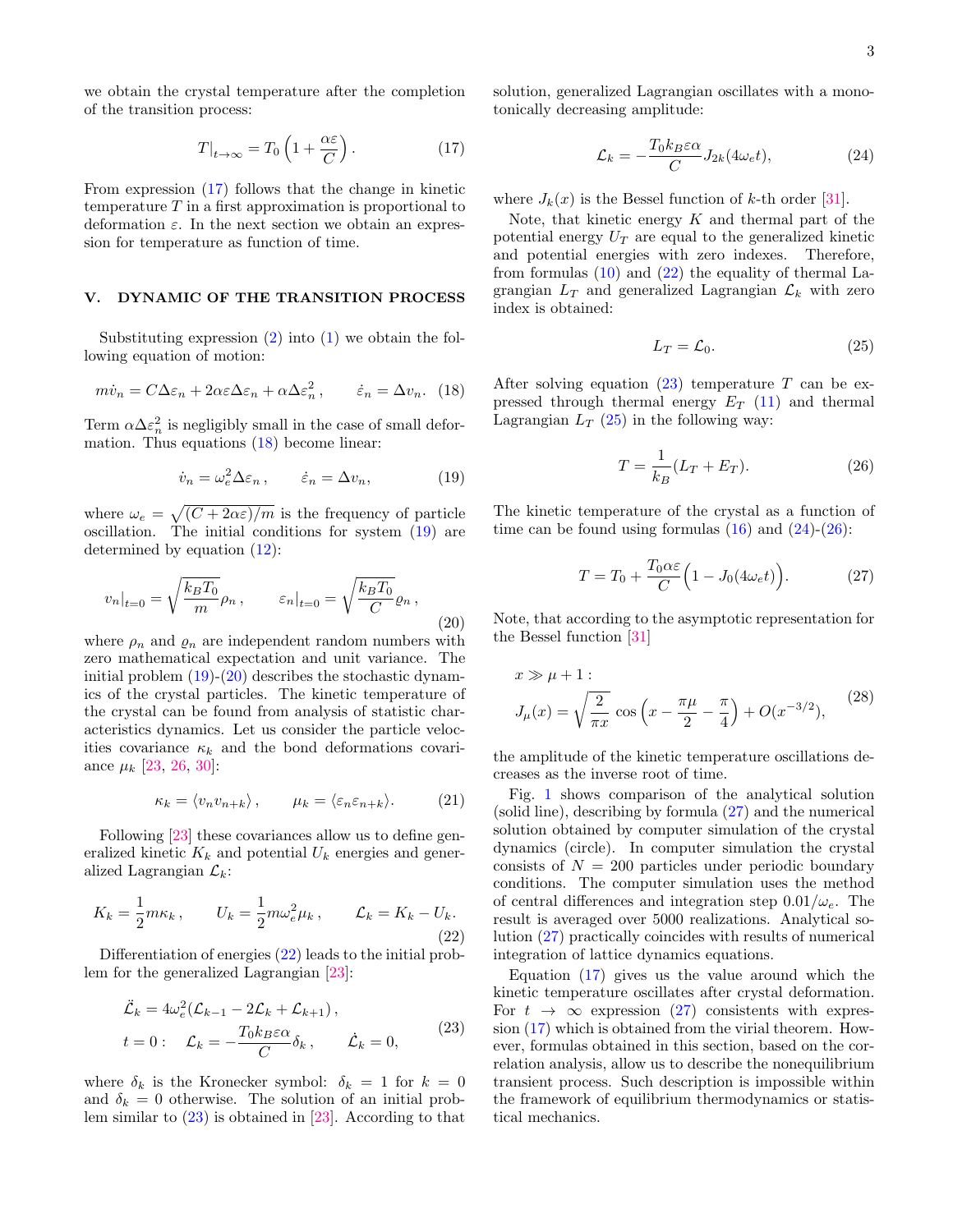

<span id="page-3-4"></span>FIG. 1. Oscillations of kinetic temperature  $T$  in the infinite crystal after loading in zero moment of time. Numerical (dots) and analytical (solid line) solutions are presented. The averaging is performed using 5000 numerical experiments. The number of particles  $N = 200$ , constant  $\tau = 2\pi/\omega_e$ , stiffnesses  $C = 1$ ,  $\alpha = 1$  and homogeneous deformation  $\varepsilon = 0.1$ .

## VI. CONCLUSIONS

The paper presents an analytical analysis of the transition process in a one-dimensional nonlinear crystal subjected to instantaneous homogeneous deformation. It is established that the transition process is high-frequency energy oscillations. These oscillations are similar to those realized during instantaneous thermal perturbation of the crystal [\[23\]](#page-4-7). For the initially deformed crystal the energy oscillations process is described by the Bessel function of the first kind. Relaxation of the transition process is inversely proportional to the square root of time. After the completion transition process, the well-known solution corresponding to adiabatic heating [\[19,](#page-4-14) [20\]](#page-4-4) is established. It is shown that the presented analytical solution practically coincides with results of numerical simulation.

The obtained results can be generalized for the two-

- <span id="page-3-0"></span>[1] Goldstein, R. V., Morozov, N. F. Mechanics of deformation and fracture of nano materials and nanotechnology. Physical Mesomechanics 10 5-6 (2007).
- [2] Golovnev, I. F., Golovneva, E. I., Fomin, V. M. The influence of a nanocrystal size on the results of moleculardynamics modeling. Comp. Mat. Sci. 36, 176 (2006).
- [3] Korobeynikov, S. N., Alyokhin, V. V., Annin, B. D., Babichev, A. V. Using Stability Analysis of Discrete Elastic Systems to Study the Buckling of Nanostructures. Archives of Mechanics. 64, 367 (2012).
- [4] Krivtsov, A. M., Morozov, N. F. On mechanical characteristics of nanocrystals. Physics of the Solid State 44, 12 (2002).
- <span id="page-3-1"></span>[5] Baimova, Y. A., Murzaev, R. T., Dmitriev, S. V. Document Mechanical properties of bulk carbon nanomaterials Physics of the Solid State 56, 10 (2014).
- <span id="page-3-2"></span>[6] Silva, F., Teichmann, S. M., Cousin, S. L., Hemmer, M., Biegert, J. Spatiotemporal isolation of attosecond soft X-

and three-dimensional cases  $[24, 26]$  $[24, 26]$  $[24, 26]$ . Also the results may be taken into account in future investigations of nanostructures.

#### ACKNOWLEDGMENTS

The authors would like to express their gratitude to M.A. Bolshanina for help in preparing the paper.

This work is supported by the Russian Science Foundation (No. 19-41-04106).

## APPENDIXES

# <span id="page-3-3"></span>Appendix A: The virial relation

Following [\[19\]](#page-4-14) the mathematical expectation of kinetic energy [\(4\)](#page-1-10) of the system can be represented by

<span id="page-3-5"></span>
$$
K = \frac{m}{2} \langle u_n v_n \rangle + \frac{1}{2} \langle u_n \Delta F_n \rangle, \tag{A1}
$$

where expression  $(1)$  is used. The second term  $(A1)$  is

$$
\langle u_n \Delta F_n \rangle = -\langle \varepsilon_n F_n \rangle + \langle F_{n+1} u_n \rangle - \langle F_n u_{n-1} \rangle. \tag{A2}
$$

Let us define function  $g_n \stackrel{\text{def}}{=} \langle F_n u_{n-1} \rangle$ , then equation  $(A1)$  is

$$
K = -\frac{1}{2}\langle \varepsilon_n F_n \rangle + \frac{1}{2}g'_n + \frac{m}{2}\langle u_n v_n \rangle.
$$
 (A3)

Values  $g_n$  and  $\langle u_n v_n \rangle$  are constant in the thermodynamical equilibrium state and their derivatives are zero. Therefore the expression for the kinetic energy is

$$
K = -\frac{1}{2} \langle \varepsilon_n F_n \rangle.
$$
 (A4)

ray pulses in the water window. Nat. Commun. 6, 6611 (2015).

- [7] Ashitkov, S. I., Komarov, P. S., Agranat, M. B., Kanel, G. I., Fortov, V. E. Achievement of ultimate values of the bulk and shear strengths of iron irradiated by femtosecond laser pulses. JETP Letters 98, 7 (2013).
- [8] Poletkin, K. V., Gurzadyan, G. G., Shang, J., Kulish, V. Ultrafast heat transfer on nanoscale in thin gold films. Applied Physics B 107, 137 (2012).
- [9] Bykovsky, N. E., Zavedeev, E. V., Ralchenko, V. G., Senatsky, Y. V. Surface damage of YAG crystal induced by broadband nanosecond laser pulses: Morphology of craters and material deformation Laser Physics Letters, 12, 5 (2015).
- [10] Indeitsev, D. A., Naumov, V. N., Semenov, B. N., Belyaev, A. K. Thermoelastic waves in a continuum with complex structure. ZAMM-Z. Angew. Math. Mech., 89, 279 (2009).